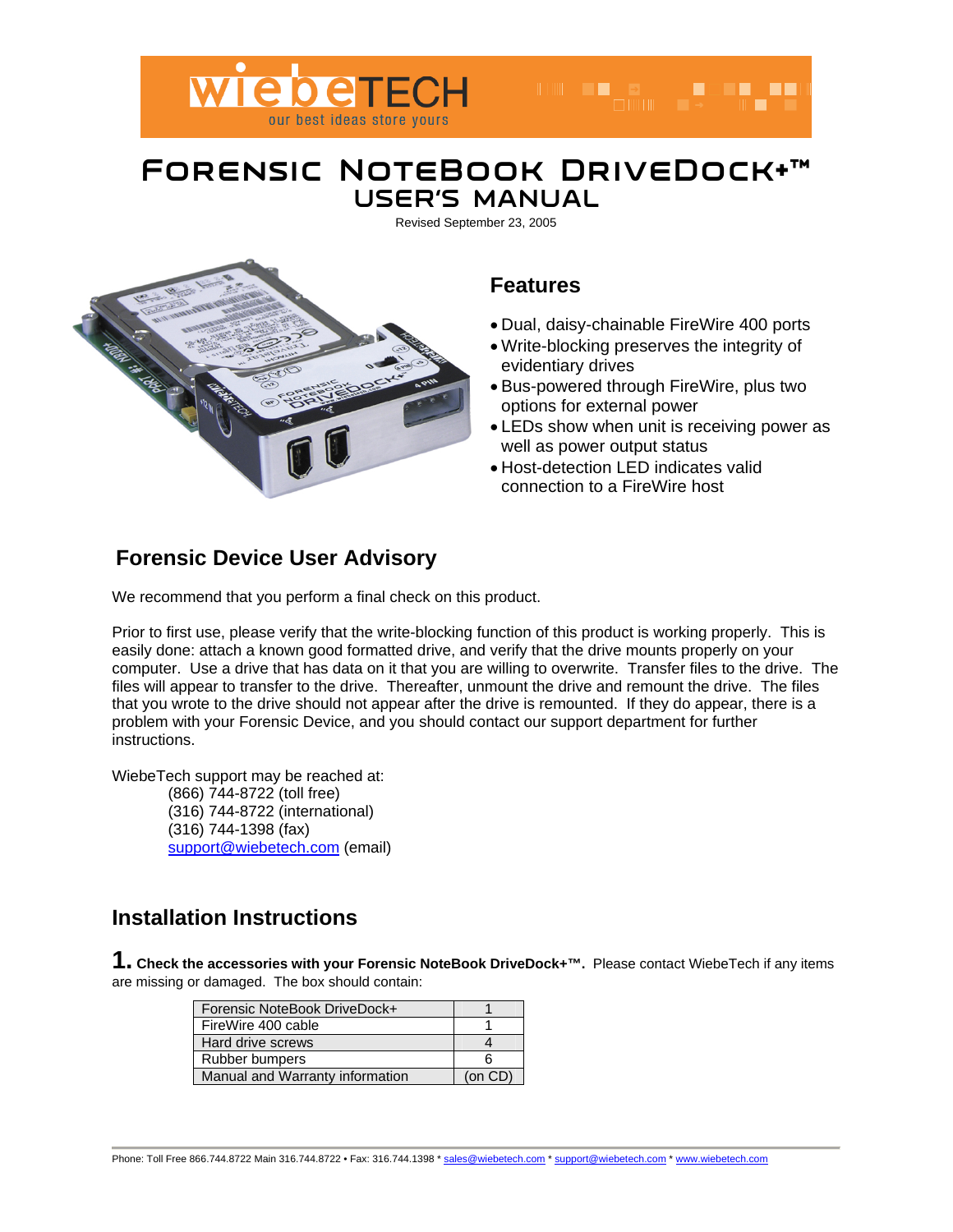**2. Take a moment to familiarize yourself with the parts of your new Forensic NoteBook DriveDock+™.** This will aid you in the remaining steps.





- **A** +12V power input from optional AC adapter
- **B** 1394a FireWire 400 Ports
- **C** DC input for 4-pin power connector
- **D** Power Switch  $( | = On, 0 = Off)$
- **a** FireWire bus power is present
- **b** +12V DC power input is present
- **c** Unit is write-blocked
- **d** Unit is connected to FireWire host
- **e** hard drive access
- **f** +12V Power output to drive
- **g** +5V Power output to drive
- **h** 4-pin power input is present

**3. Connect the hard drive to the dock.** If you've removed the drive from a laptop computer, it may be inside a mounting sleeve. You'll need to remove this so that the drive will fit with the DriveDock. Place the drive onto the green plate with the label side up. Carefully slide the drive forward until the pins are fully inserted into the IDE connector. If you wish, you may secure the drive in place with the included screws.



**4. Connect the FireWire cable from your computer into the appropriate port on the DriveDock.** 

**5.** Connect power to the Dock. There are three options:

- a. The NoteBook DriveDock can be bus powered through FireWire, and therefore does not require an additional power source when used with powered FireWire hosts. When bus power is present, the LED labeled "BP" will illuminate.
- b. To connect to FireWire hosts lacking sufficient bus power, plug in the optional AC adapter. When the AC adapter is connected, the LED labeled "+12" will illuminate.
- c. Alternatively, you may supply power through a standard 4-pin Molex connector. When power is connected in this way, the LED labeled "4 PIN" will illuminate.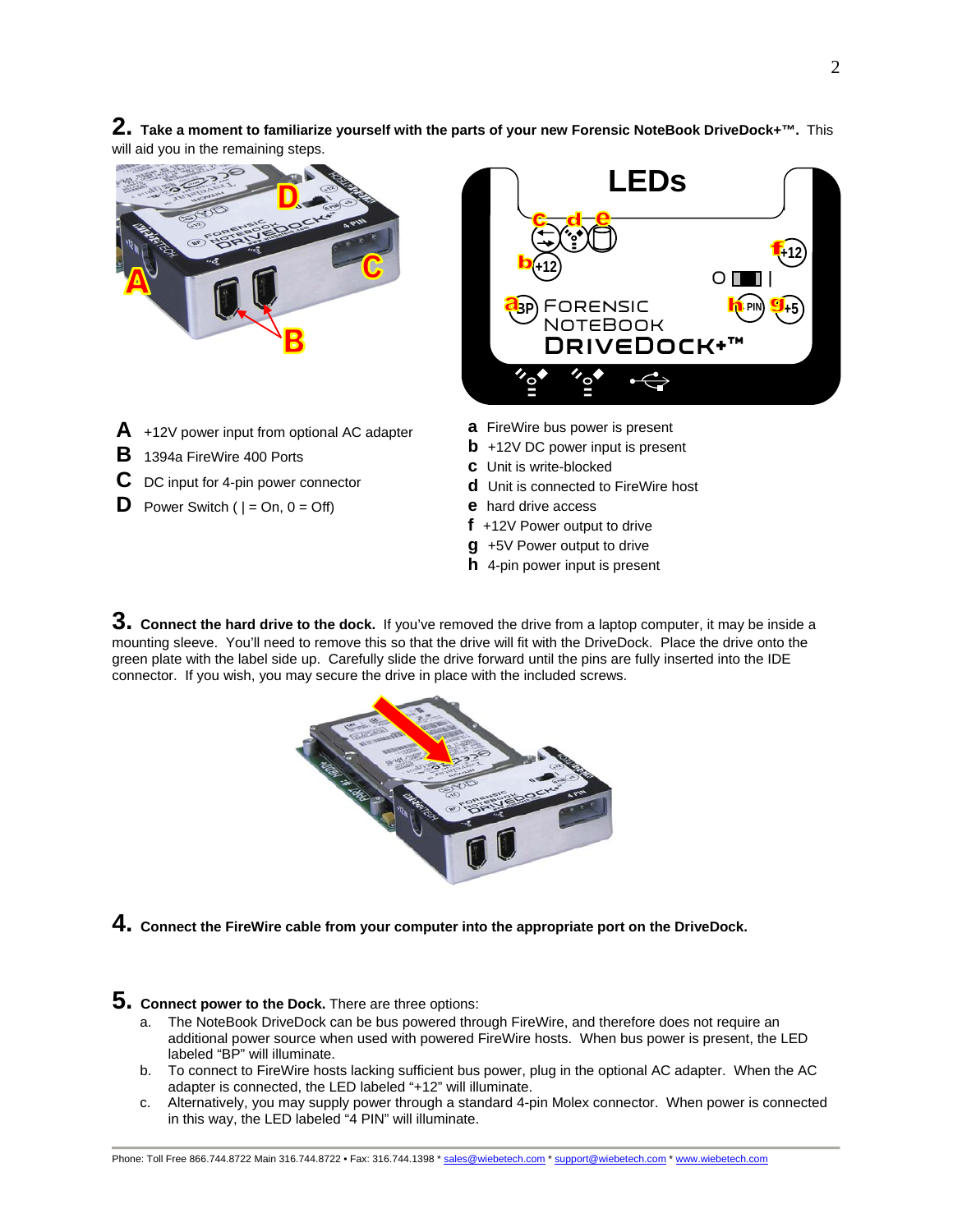Your DriveDock is now ready to use! Turn on the unit by moving the power switch toward the side labeled "|". When power is on, the output LEDs "+12" and "+5" will illuminate to show that power is going to the hard drive.

The red LED access indicator will light briefly after the unit is powered up, indicating that the FireWire bridge has successfully established communication with the drive. Thereafter, it will light whenever the drive is accessed. If the access LED does not blink shortly after drive spin up, it may indicate a problem with the drive or the dock. If the access LED blinks at a steady rate, this also may be indicative of a problem or an incorrectly jumpered drive. Contact technical support for further assistance if necessary. If your hard drive is already formatted, you can begin using it right away. New hard drives will need to be formatted before they can be used.

> **Note:** The DriveDock+ may utilize any 12V regulated switching power supply capable of supplying 2A or greater. Do not use an unregulated adapter, as damage may occur to the Dock or the attached drive.



# **Usage with Macintosh Computers**

#### **Compatibility**

The Forensic NoteBook DriveDock+**™** is fully plug-and-play under Mac OS 9.2 and OS X. No drivers are needed. The USB 2.0 port is USB 1.1 compatible.

#### **Mounting Volumes**

When the drive is connected and the unit is turned on, the drive's volume(s) will mount to the desktop. You can access the drive and begin retrieving data right away.

# **Usage with Windows Operating System**

#### **Compatibility**

The Forensic NoteBook DriveDock+**™** is fully plug-and-play with Windows XP. No drivers are needed. The USB 2.0 port is USB 1.1 compatible.

#### **Mounting Volumes**

When the drive is connected and the unit is turned on, the drive's volume(s) will mount to My Computer. You can access the drive and begin retrieving data right away.

### **Technical Specifications**

| <b>Interface</b>             | FireWire 400 using OXFW911                                 |
|------------------------------|------------------------------------------------------------|
|                              | USB not supported                                          |
| <b>External Power Supply</b> | 100-240VAC +12V / 3A (not included—WiebeTech Part # PWR-3) |
| <b>Power Input</b>           | (+12V): +12V DC Jack                                       |
|                              | (+12V / +5V): Standard disk drive 4-pin Molex power jack   |
| <b>Power Output</b>          | +5V at 0.75A                                               |
| <b>Power Switch</b>          | On / Off                                                   |
| <b>Host Indicators</b>       | FireWire host attached LED                                 |
| <b>Access Indicator</b>      | Provides visual indication of hard drive activity          |
| <b>Write Block indicator</b> | Indicates write-blocked operation                          |
| <b>Operating Temperature</b> | $50 - 85^{\circ}$ Fahrenheit (10 - 30° Celsius)            |
| <b>Operating Humidity</b>    | 5% to 95%, noncondensing                                   |
| <b>Bus Powering</b>          | Converts FireWire bus power to +5V                         |
| <b>Compatibility</b>         | 2.5" ATAPI drives                                          |

Phone: Toll Free 866.744.8722 Main 316.744.8722 • Fax: 316.744.1398 \* sales@wiebetech.com \* support@wiebetech.com \* www.wiebetech.com